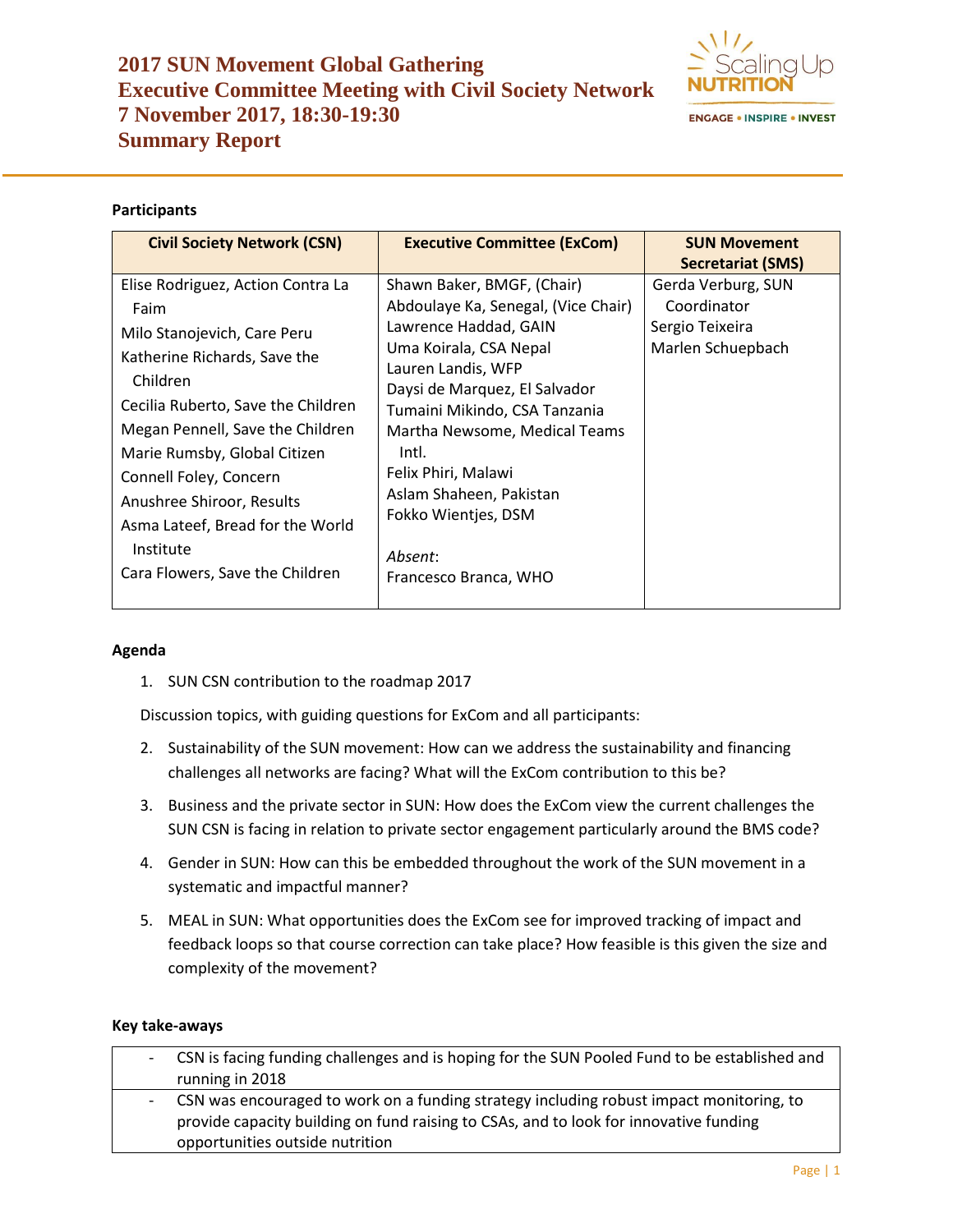| $-$                      | Risk of businesses doing harm to nutrition is a major issue for CSN. CSN open to work      |
|--------------------------|--------------------------------------------------------------------------------------------|
|                          | constructively with SBN, but facing challenges in certain countries where companies do not |
|                          | comply with SUN Principles of Engagement and SBN guidelines, and cannot meet with them.    |
| $\overline{\phantom{0}}$ | SUN private sector engagement requires further discussion by Executive Committee and solid |
|                          | review of SBN membership requirements                                                      |
|                          | Discussion between Executive Committee and CSN was considered useful and should be         |
|                          | repeated                                                                                   |

## **Action points**

| Item                                                         | <b>Timing</b> | Responsible  |
|--------------------------------------------------------------|---------------|--------------|
| CSN encouraged to develop crisper narrative, and review      | Tbd           | <b>CSN</b>   |
| existing funding strategy in view of general resource        |               | Secretariat  |
| constraints                                                  |               |              |
| CSN to send documentation on agenda items 4 and 5 (MEAL      | 30 Nov        | <b>CSN</b>   |
| and Gender) which were not covered during the meeting due    |               | Secretariat  |
| to time constraints                                          |               |              |
| Issues to include on Executive Committee retreat agenda:     | Retreat       | <b>SMS</b>   |
| SUN Movement long-term funding, private sector               | January       |              |
| engagement                                                   | 2018          |              |
| Meeting between CSN Secretariat and SBN Secretariat to       | 28 Nov        | CSN Sec. &   |
| discuss issues around private sector engagement and BMS      | London        | SBN Sec.     |
| Code                                                         |               |              |
| Develop proposal, in collaboration with SBN, for a reporting | <b>Tbd</b>    | CSN Sec. &   |
| mechanism on company behavior                                |               | SBN Sec.     |
| SMS to provide guidance to CSAs and countries on using the   | <b>Thd</b>    | <b>SMS</b>   |
| conflict of interest toolkit                                 |               |              |
| SMS to share ExCom meeting notes                             | Asap          | SMS (Marlen) |

## **Notes**

The Chair of the Executive Committee opened the meeting, welcoming this first opportunity for discussions between the SUN Civil Society Network (CSN) and the Executive Committee, and asking how the Executive Committee can be constructive for CSN.

# **1. Update: SUN CSN Contribution to Roadmap 2017**

The Chair of the CSN Steering Group, Milo Stanojevich, provided an update on the contribution of the CSN to the SUN Roadmap, highlighting activities and progress achieved in 2017. Despite funding challenges, the network is growing. Advocacy and accountability are at the center of CSN work. Efforts have been made to strengthen tracking of contributions and to learn how to be more impactful. Collaboration with other stakeholder groups and between different Civil Society Alliances have been fostered.

# **2. Sustainability of the Movement / Funding Challenges**

The CSN outlined the funding situation and the challenges it is currently facing. Hopes were expressed that the SUN Pooled Fund would bring some financial relief next year. Representatives of the CSN were interested to hear from the Executive Committee how sustainability and funding issues could be addressed. The CSN raised concern regarding one of the proposed eligibility criterion to access the Pooled Fund, and flagged that the CSN Secretariat cannot access funding from the Pooled Fund.